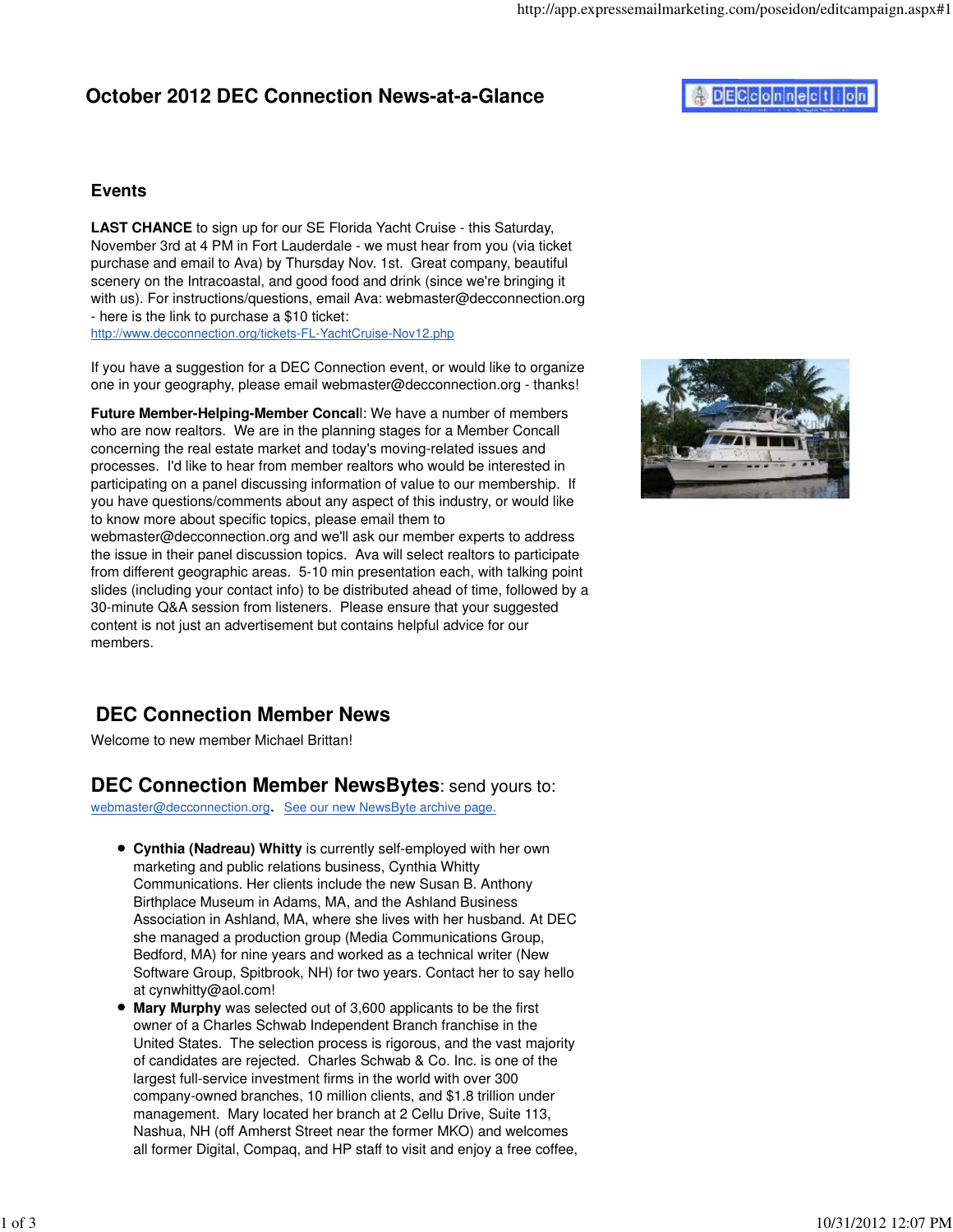tea, or soft drink. mmurphy1030@hotmail.com

- **Stephen Lambert** from Colorado Springs writes: My connection with DEC started in1958-1960; as electrical design engineer, I along with a mechanical engineer (Ken Fitzgerald) invented and built the first hard disk drive in Maynard. The HDD was identified as DF32, and that started DEC into the manufactured disk business. I was co-author with a few patents and later was a VP of DISC sponsored by Dr.Wang (Wang Labs) then Inventor & holder of  $1<sup>st</sup>$  patent for fluid bearing disk spindle – Application No. US1970000049069. This CXO property was built to manufacture disk drives after I had left DEC to start DISC (Digital Information Storage Corporation) and now I am still working as a contractor for Hewlett Packard completing failure analysis of disk drives in the CX03 building in Colorado Springs. saldec@aol.com Stephen has sent in some photographs of the Colorado Springs facilities (CX01 and CX02) that were recently dismantled by HP, and souvenir bricks might still be available - contact **Rob Stubblefield** for info at robertstubblefield@comcast.net. See Stephen's photos on the CXO page.
- **In other CXO news, Roger Reich reports that the DEC team in** Colorado can feel a bit of pride as the RA90 has been added to San Jose Computer Museum as the first 9" disk drive in history. **Tom Burniece** (tburniece@aol.com) was key to getting our work recognized. roger.reich@usa.net

#### **Sad News Department**

Our member Andy Puchrik announces with sadness the passing of his wife Deborah Puchrik, who was also a career Digital employee. Deb died in her sleep on September 14th, 2012. She worked in Terminals Engineering at the Mill in Maynard and also as a Technical Sales Consultant out of the Waltham field office. Andy can be reached at andy.puchrik@comcast.net to express condolences.

### **Website Updates**:

- The PBS video of the documentary about Ken and the history of DEC, Digital\_Man/Digital\_World, is available online (\$25+s/h) from the PBS store: http://www.shoppbs.org/product/index.jsp?productId=13315614 It's a wonderful hour-long nostalgia trip. Enjoy!
- **History and Culture page**: Galen Davis sent in a copy of the original  $\bullet$ Digital Telephone Book.
- **Links page**: We added a section called Volunteer activities if you have an organization you 'd like to post, email webmaster@decconnection.org
- **NewsByte Archive** will have member notes posted on a cumulative basis.
- Use your **MEMBER SERVICE CENTER**! Use the gold Member Login button if you have paid dues since 2010. There are queries to find members in your area, and forms to submit to update your profile, send your news, DEC stories, and business listings for our public online yellow pages. You can check your dues status and renew your membership online. You can email a small photo for your profile, access or request membership in our LinkedIn Group, and send info for articles such as Featured Entrepreneur.
- **DEC Stories submitted by our members and readers We are still** collecting your unusual, humorous or just favorite DEC stories. Email them to webmaster@decconnection.org. They should be one page or less and be entertaining to our members. Click on this link to enjoy the ones submitted so far.



Deb Puchrik